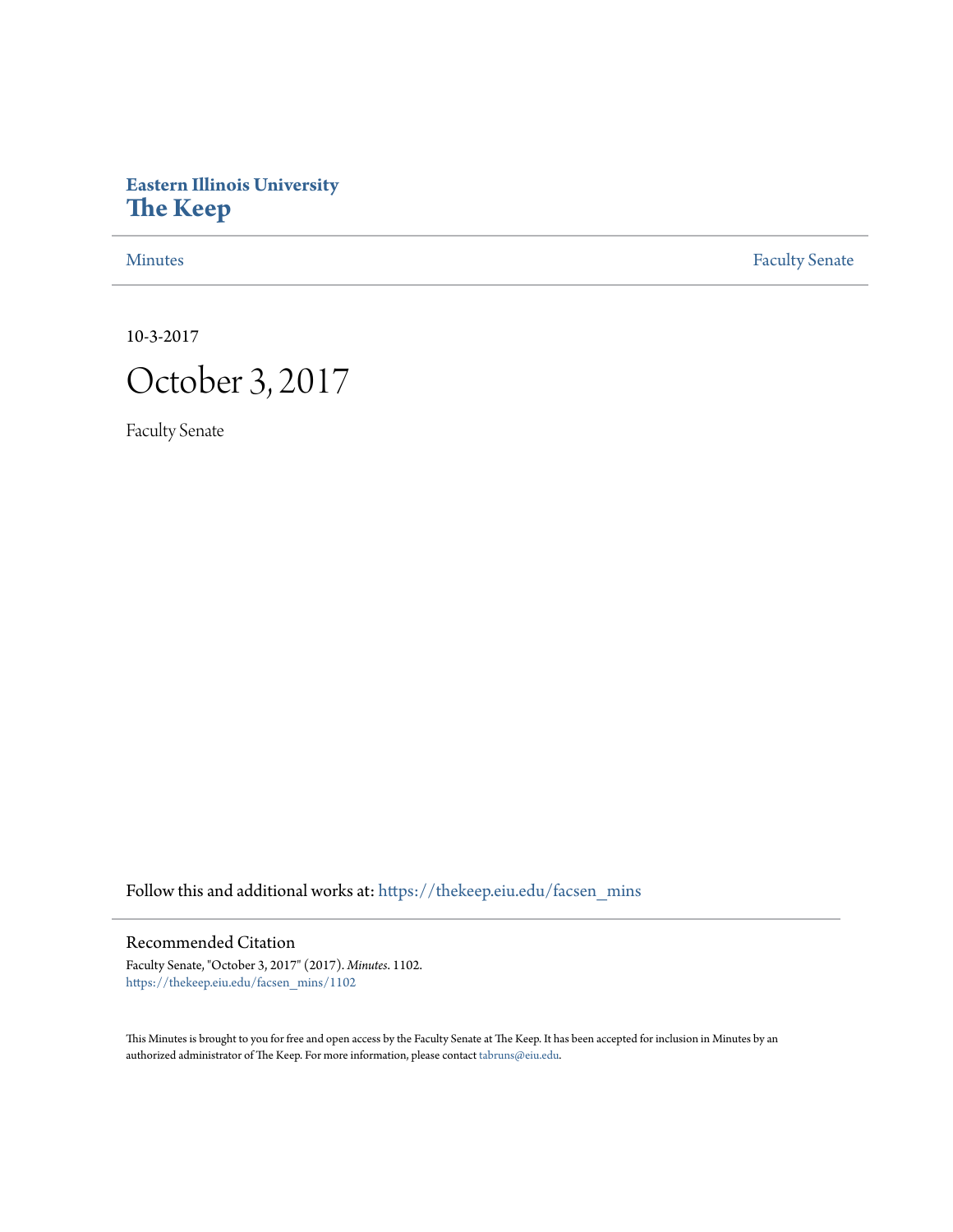# EIU Faculty Senate Session Minutes 3 October 2017 ▪ 2:00-3:50 p.m. Witters Conference Room 4440, Booth Library

The 2017-2018 Faculty Senate agendas, minutes, and other information are available at [http://castle.eiu.edu/facsen/.](http://castle.eiu.edu/facsen/) *Note: These minutes are not a complete verbatim transcript of the Senate meeting.*

Senators present: T. Abebe, S. Brantley, T. Bruns, E. Corrigan, S. Gosse, K. Hung, J. Oliver, J. Robertson, G. Sterling, J. Stowell, C. Wharram, J. Williams, B. Young, R. Cash

Senators absent: S. Eckert, N. Hugo

Guests in attendance: Dr. David Glassman (EIU President), Jarad Jarmon (JG-TC), Brooke Schwartz (DEN)

*Session called to order by Chair J. Robertson at 2:02 p.m.*

## I. University Update and Conversation with President David Glassman

GLASSMAN: New bill was submitted to the House by Rep. Brady [\[HB4103\]](http://www.ilga.gov/legislation/BillStatus.asp?DocNum=4103&GAID=14&DocTypeID=HB&LegId=107958&SessionID=91&GA=100); similar bill will be presented to the State Senate by Chapin Rose – bill is structured to higher education, systematic changes to how higher ed works in Illinois – a single common application for all universities; automatic admission for students with certain grades/scores, process coordinated by IBHE; each university would be reviewed for its academic programs, IBHE would recognize the top 8 schools for each program; students would be filtered into higher-ranked programs (reduce redundancy in programs) –

My interest in Springfield has been to continue advocacy to ensure FY19 budget –

Pleased about Governor's statement about higher ed –

- SIU, EIU, UofI were in Mt Carmel 3-4 weeks ago meeting with prospective students common message to students: stay in state –
- Marketing initiative will be kicking off in the next 2 weeks we've signed contracts for theaters, TV stations, billboards, online, Spotify, Pandora to get message out – goal is awareness –
- Compare application data from this day last year to today: freshmen applications up 52%, freshmen admits up 103%, transfer applications up 50%, transfer admits up 65%, graduate applications up 172%, graduate admits up 100% – these are students who have applied without the marketing –
- We invited prospective students to come for a football game a couple weeks ago and to take a tour, 50 families came
- Budgets unfrozen for some departments takes a little while to load, way too long to my mindset two weeks ago Business Office gave budgets to VPs, tweaked this week; next week VPs will have the full depth, budgets should be posted soon thereafter –
- 14 faculty positions approved for this year, also 2 Unit B to Unit A conversions Provost Gatrell and I sat down with all the requests – 3-year plan: it will take 3 years to replace faculty, many years to replace the strength of departments – vitalization will help with rebuilding –
- During state of the university address I mentioned retention diverse students need diverse models/practices to ensure success – Provost will be forming a task force to help identify such practices; resources will come from the President's office as an investment –
- Retention increased 4% from previous year we used to have an 80% retention rate (around 75% now), goal is to bring it back up – no other peer institution has the graduation, retention, placement, alumni satisfaction rates that we have; but we should always strive to be better –

ROBERTSON: When will the call be issued for serving on the retention initiative?

GLASSMAN: Provost Gatrell is working on getting vitalization underway by staffing the Workgroups 8 & 9 Feedback Committee first, then we'll go to the retention piece

ROBERTSON: We discussed the retention initiative briefly at our last meeting, all in support

ABEBE: [*to Glassman*] I believe you've been a great spokesperson for EIU, I would like to acknowledge your role in the turnaround – also the Provost's willingness to delegate issues to us sends the right signals GLASSMAN: I appreciate that – the good work taking place here is not just me, it's everybody on campus

STOWELL: For the Workgroups 8 & 9 Feedback Committee, Provost Gatrell wants "fresh eyes"; does that exclude those who have previously worked on those groups?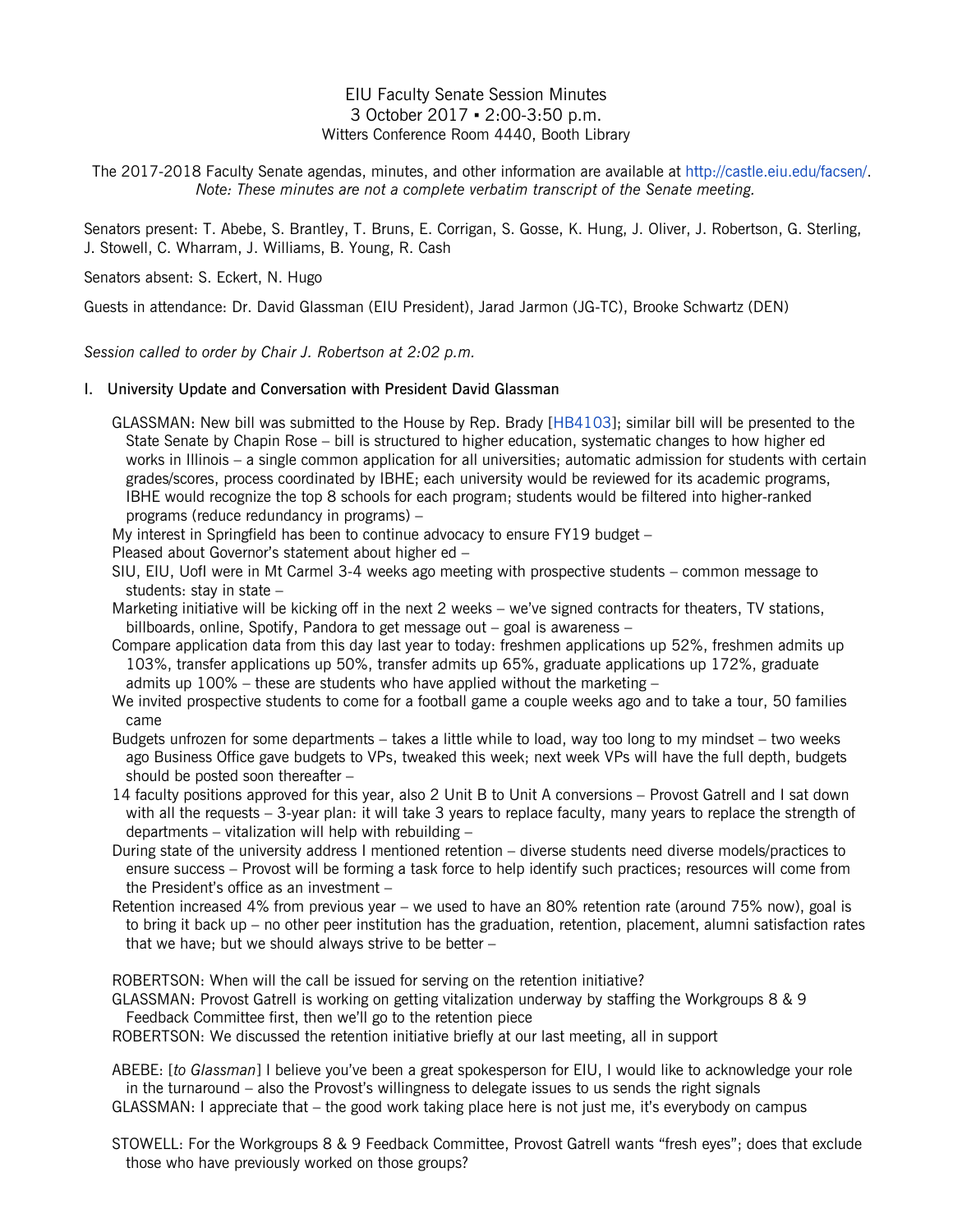GLASSMAN: recommendations are all over the place, broad-based – I asked the workgroups to think wide and they did, now it's a question of what fits our history & heritage / our future & marketability – I can't (and shouldn't) do it by myself; recommendations should be vetted by faculty – I can't speak for Provost Gatrell but I think that he probably felt that the workgroups did their job, now we need somebody to come in to help address which recommendations are the jewels, is it a good idea for EIU, etc. – this is the process he wanted to start with but it may not be the final process, maybe take ideas to a town hall -

Over the summer I asked the Chairs to take a look at it; I've heard clearly in my two years here that I haven't been utilizing the talents, expertise, experience of Faculty Senate enough, and the Chairs have expressed a similar sentiment in the area of academics, that I haven't brought them in enough to the discussion on issues that could affect – Chairs are included in this group, so that we can feel that we're all working together toward what's best for EIU

BRUNS: Where do library faculty fit in among the 5 Faculty Senate appointees? GLASSMAN: That's a great question to ask Jay, for the sake of inclusion

ROBERTSON: I appreciate your continuing to follow up on vitalization…

GLASSMAN: What we create right now will be the model for EIU for the next 20 years – student interests, methods of learning are changing quickly – what we offer has to create sustainability of students, we have to be future-looking

ABEBE: Would you like to comment on the resolution in front of us?

GLASSMAN: There's not just one issue being discussed but at least 3 things you're talking about: specific naming of a specific hall; bigger picture of how to improve inclusion, cultural change on campus (greatest importance); process of naming facilities in the future – what do we do with Douglas Hall? I've researched the 2010 discussion… – everybody in this room understands that the naming was intended to commemorate the debate, but not everybody who comes to campus has the same impression – I'm trying to figure out how I could perhaps alleviate this so we can move to the bigger question of bettering our university culture; my only suggestion is to put historical markers explaining the names and the significance of the debate on both buildings, so everybody can see – I want to use it as an educational tool, a dialogue tool rather than having the historians say you can't change history, another side saying we don't want to commemorate someone we don't believe should be commemorated – I understand both sides, both have strong reasoning – I've received several emails from legislators and others asking why are you taking up this debate? Because of the importance of inclusion, respecting all backgrounds and all people – people lose sight of that because they zero in on wanting to change the name of a building; I would love to take that off the table and go to the bigger question: what do we do to improve inclusion and change our culture on this campus, to become a model of inclusion that could be emulated to other universities, to the Charleston community, that we value all of humanity – any resolution you give me I will take thoughtfully, I value your input, but as the resolution stands I'm not sure of your objective [*advises being clear about objective by giving examples*]

## II. Approval of Minutes from September 19, 2017

Motion to approve by Wharram, seconded by Sterling Discussion: none *Vote: 12 in favor, none opposed, 1 abstention (Hung) – motion carried*

### III. Renaming Proposal Discussion and Vote

ROBERTSON: Before we segue into the vote, we have several things to accomplish today: prioritize Norman discussion topics, Provost report on staffing, conversation under Nominations re: moving forward with WG8&9 feedback, Textbook Advisory committee STOWELL: We also have an election item

ROBERTSON: Let's proceed to discussion of the resolution – I move that we vote on the resolution ABEBE: I second

BRUNS: I appreciate President Glassman's comments that the bigger discussion is about campus climate, but the naming of the building is part of that discussion – not to dismiss his suggestion but I don't know that a plaque will take the building out of the discussion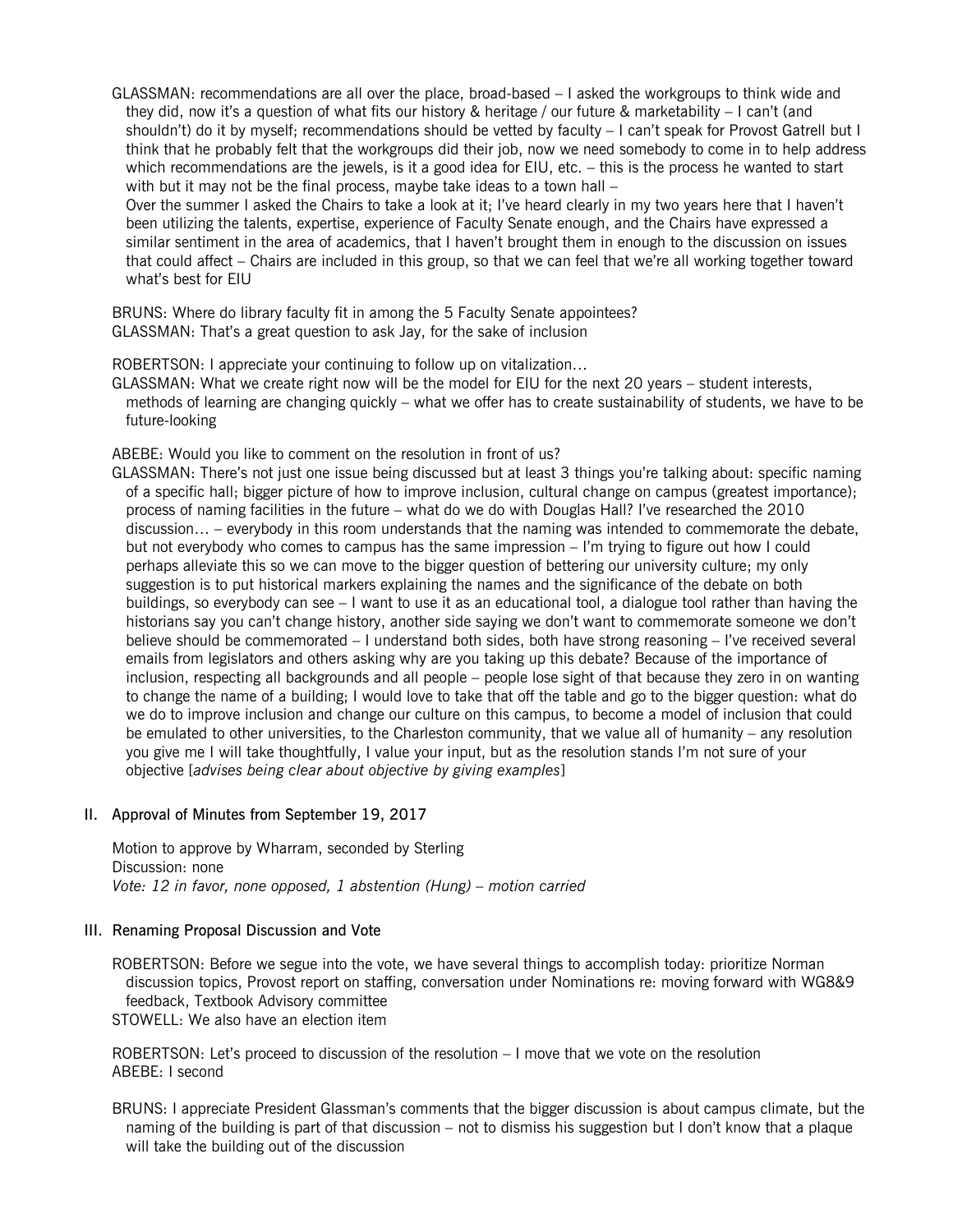- STOWELL: 1) Do we need to establish a separate mechanism for having these types of lectures, or is faculty forum sufficient? – 2) one of the "whereas" clauses talks about revising the name to Lincoln-Douglas Debate Halls, which I would support, but the resolution is not specific enough for me to be comfortable – I would be more comfortable if we included what we think is appropriate in the "resolved" part
- HUNG: If our recommendation is for the President to start the naming review process, we should hold off on our input until that's resolved – in the second-to-last "whereas" clause, the final sentence seems out of place against the resolution – name recommendation is premature
- ROBERTSON: I decided to include a proposed name change to alleviate concern we were erasing history, but I stopped short of repeating the exact wording in the "resolved" section so Faculty Senate wouldn't be prescribing a name, just saying that this [name] is an example of a compromise that would be appropriate, agreeable to most of our body without completely removing the name
- HUNG: I'm happy with everything except that one piece having heard the rationale, I suggest an additional "whereas" clause so that it reads as intended (examples such as) instead of endorsing one option
- WILLIAMS: Given his comments I'm not sure President Glassman will take this, he wants a firmer statement the only way to prevent the building name issue from continually coming back is not plaques on the building wings, it has to be more generic – if we were to make a stronger statement as to what we see as appropriate, but take the time for others to provide input before we do that, so I'm not sure submitting this now is a good plan
- BRUNS: If this needs to go to the naming committee and they come up with a suggestion, then what are we doing besides asking President Glassman to convene it? We could be clearer about what we're telling him…
- GOSSE: [IGP\[148\]](http://castle.eiu.edu/auditing/148.php) says all recommendations regarding naming are made to the President, any member of the university community may recommend a naming or renaming of a campus facility – [*reads off membership of Naming Committee: 5 designated, 2 presidential appointees*]
- HUNG: [*clarifies that anyone can make a recommendation, but the committee makes the recommendation to the President*]
- ABEBE: We have had wonderful discussions on this topic when we worked on this resolution we tried to address the multiple needs and interests that we heard in this room – what we're doing, as always, is making a recommendation; the President can say no – in the recommendation we're calling upon him to convene a naming committee; he can appoint anybody he wants – the naming committee can leave things as they are, or they can change it to a new name; we have included a suggestion for a name in the recommendation as part of the response to the question that was raised – the naming committee could make a recommendation and the Board could say no to changing the name, or they might question why Faculty Senate didn't give a suggestion as to what that name ought to be – we have tried to address things as completely as possible – I would like to hear Sen. Young's opinion
- YOUNG: The resolution is carefully, responsibly, temperately framed; it brings together the different strands of our discussion – I support it
- HUNG: Faculty Senate doesn't have the authority to name, the most we can do is recommend; pointing out to the President that there's a need at this time to form this committee to tackle this issue seems to be the most appropriate response that Senate can put forth
- YOUNG: I don't want to put the building issue behind us forever, it deserves to be reexamined I welcome expansion of the conversation – next year is the 160th anniversary of the Lincoln-Douglas debate, appropriate time to come to a resolution after a great discussion; it would fit in with dynamization of reformulating [EIU's] identity
- BRUNS: I wish the resolution included Sen. Williams's spot-on suggestion of Lincoln-Douglas Debate Halls East-West; I would propose sending that up to the President but then we're suggesting something specifically and we may not all agree on that suggestion, it just seemed like a perfect solution to me
- ROBERTSON: I'm not opposed to that I tried to find a way to include that without suggesting that we're also revising the name of Lincoln Hall
- BRUNS: But if the buildings commemorate the debate then it should be Lincoln-Douglas Debate Halls
- STOWELL: That's what the museum in Charleston is called: Lincoln-Douglas Debate Museum
- WILLIAMS: It prevents any future complaint about either gentleman's name
- BRUNS: I move that we add that specific recommendation to the resolution
- ROBERTSON: [*consults Hung as parliamentarian on accepting friendly amendments*]
- HUNG: You can propose a friendly amendment, and if the authors accept it, then it's done; if it's not accepted, then we vote on the amendment first before we vote on the proposed resolution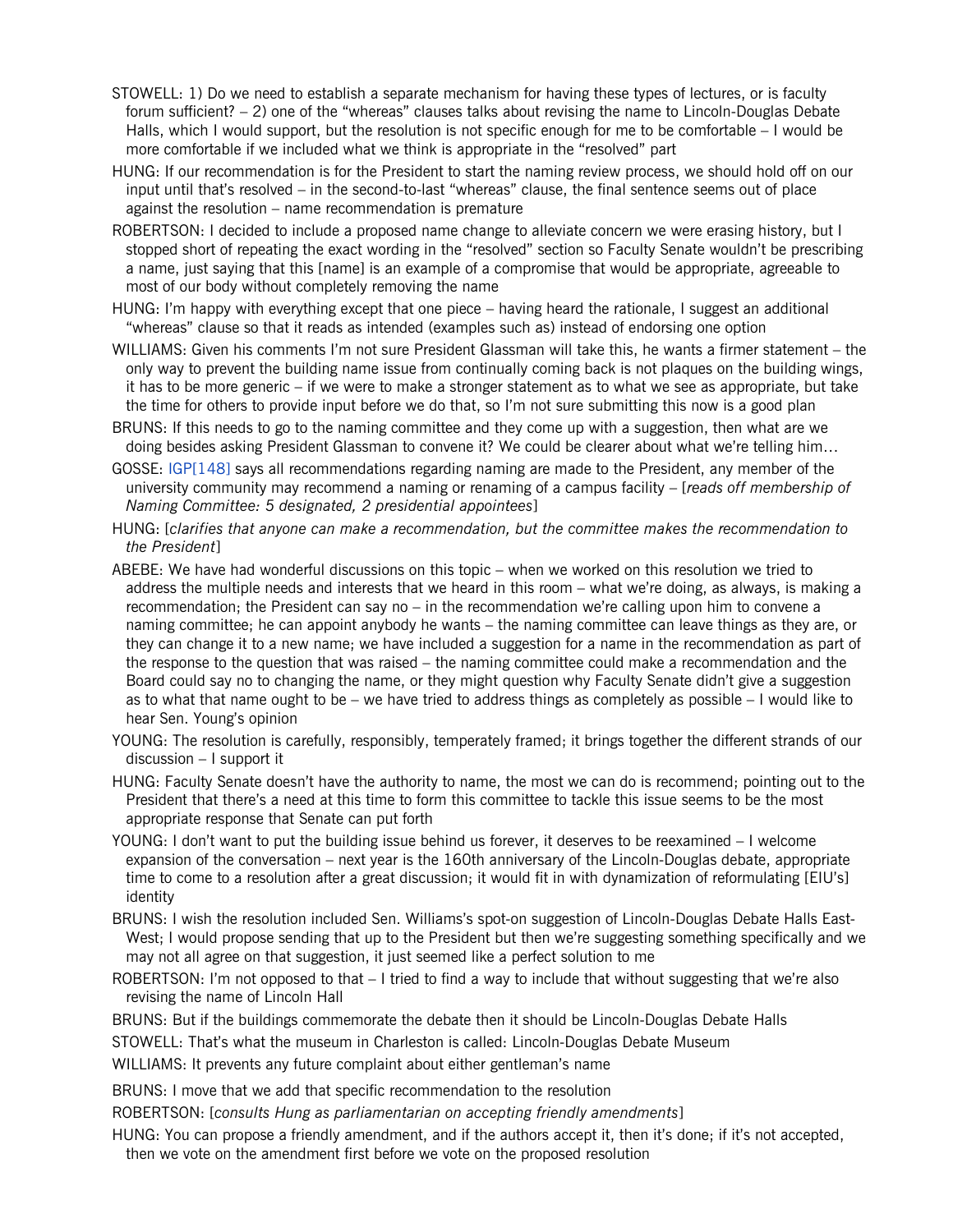BRUNS: I propose it as a friendly amendment

STERLING: As an amendment to the "whereas" clause or to "therefore, be it resolved"?

HUNG: If the intent is to give concrete examples for Dr. Glassman to review, then it should be in the "resolved' clause – if we're just throwing out possibilities to stave off the presumption that we're doing away with the names altogether, it can fall under the "whereas" clause

BRUNS: My intention is to say "this is our suggestion"

HUNG: Then it should fall under the "be it resolved" portion

[*wordsmithing*]

HUNG: That would follow well in the sentence that reads "… and task the University Naming Committee …" – we're saying empanel the naming committee to consider the revision, and here's our suggestion for you to consider

BRUNS: Which is how it works according to the IGP, there's a suggestion made and the naming committee then reviews it

WILLIAMS: We need to say Douglas and Lincoln Hall because we want both to be changed as a single twowinged structure

[*more wordsmithing*]

BRUNS: Have the authors of the resolution accepted the friendly amendment?

ABEBE/ROBERTSON: Yes

HUNG: Working on the language, then they can approve it

[*more wordsmithing*]

STOWELL: Are we asking them to review all the names on campus? That's in the IGP, every ten years they're supposed to look at every facility name

ROBERTSON: That's in the next sentence

HUNG: Make clear we're not saying we're the only recommendation you should consider, but this is our recommendation

[*more wordsmithing*]

- ROBERTSON: In line with President Glassman, I would like a university-wide dialogue, a more holistic approach about campus climate – where I might disagree is I feel that having dialogue about this name sets it up – the resolution leaves room for him to follow up without us prescribing
- STERLING: First of all I am completely opposed to renaming Lincoln Hall; if people mistakenly believe that Douglas Hall was named to honor and commemorate Stephen A. Douglas, then presumably they also might mistakenly believe that Lincoln Hall was named to honor and commemorate Abraham Lincoln, and so we the Senate would be saying Lincoln is not worthy of having a hall named after him; I would vote against any proposal that renames Lincoln Hall – second of all, it seems strange to say that we recommend the university initiate principles governing the naming or renaming of facilities on campus as has been done at other institutions, citing Yale, and then we say here's what the naming committee ought to rename it when we don't have any naming principles in place to use; I'm not saying that we should adopt the Yale principles but it's not clear to me that if we did, that we should favor renaming Douglas Hall according to those principles

ROBERTSON: Prior draft did recommend that the naming committee consider and refer to the Yale principles as a model; as we revised it, we thought not referring to another off-campus body might be more streamlined

STERLING: Socrates would think that we ought to come up with the principles first and then apply them to the case

BRUNS: Immediate and long-term issues to address: naming of the building versus how do we go about naming buildings

GOSSE: [*reading from IGP guidelines on recommended names*]: significance and meaning for constituencies, significance and meaning for the University as a whole

HUNG: Let's resolve the friendly amendment; we've crafted the language, we should have a formal acceptance of the friendly amendment and then continue the debate before closure and vote

ROBERTSON: We accepted the friendly amendment to the first "whereas" [*reads revised language*]

HUNG: So that becomes the new proposed resolution; now we can continue our discussion about the amended resolution

WHARRAM: I have a couple of misgivings – this feels like it could be the resolution we create after we've had a robust conversation; not just the names, important to think of this as part of a larger conversation about the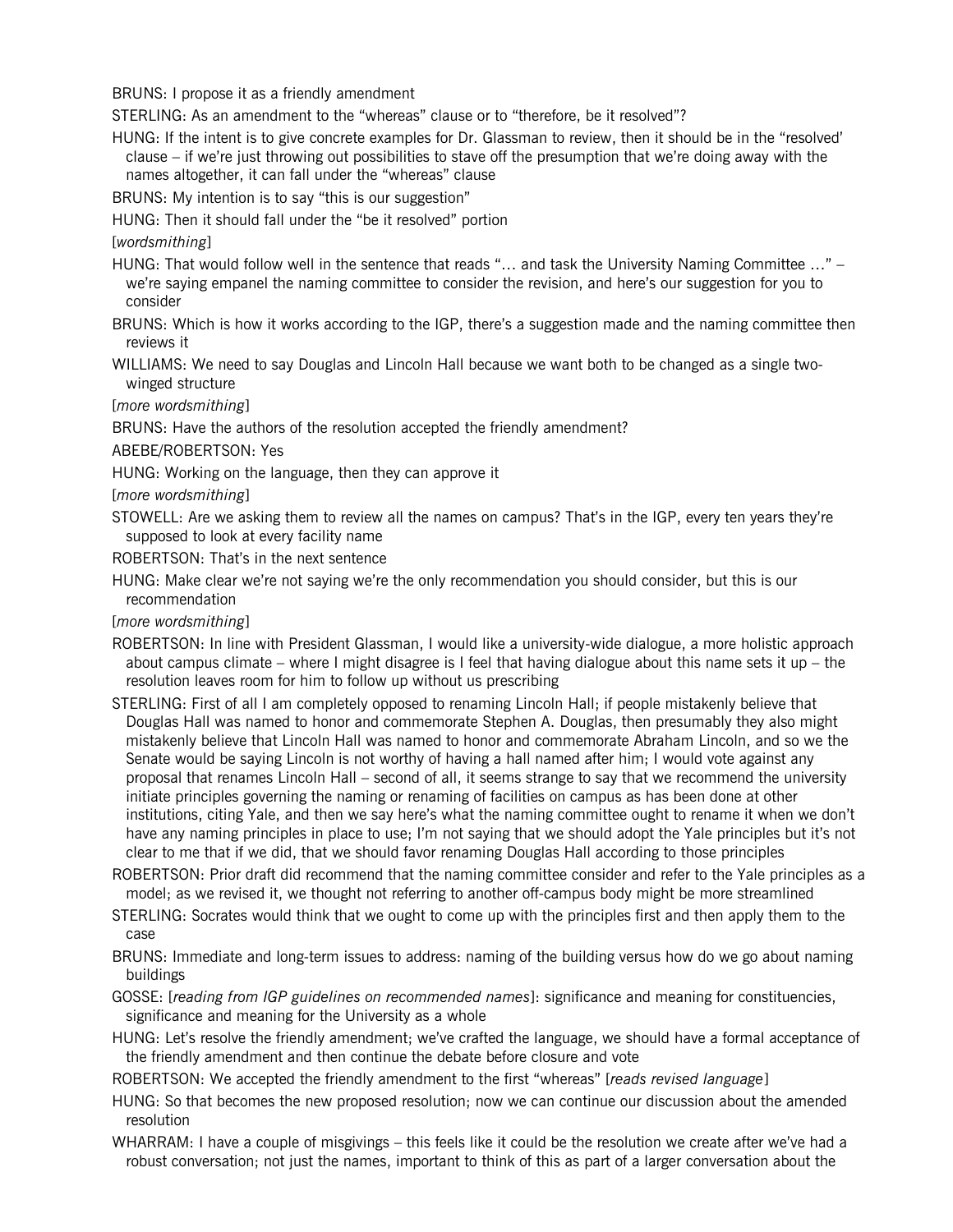campus climate and inclusion – sixth "whereas" clause: back in 2010 the Black Student Union objected that their voices were not heard in the dialogue; have we acted any differently now? I think we should, we can do that given a little bit more time – I understand the desire to put this issue to rest, but at the same time I feel like we don't need to that quickly, we could continue to have a conversation about it within a larger framework – the other misgiving is we further encourage as an educational institution that the President's Office establish a lecture series; we're kind of passing the buck, we could do that, ask questions and get feedback first – the resolution is wonderfully written, and I will vote for it today because voting against it says something I don't want to say; on the other hand I would suggest that we could wait and get more feedback and incorporate that into a resolution later this year

ROBERTSON: I feel moving forward with this resolution enables that conversation

- BRUNS: Are we the body to ask BSU? Because we aren't the body to make the naming decision I agree that this resolution moves the process along, which should include additional dialogue
- BRANTLEY: If we're concerned about this conversation continuing, we need to provide action and structure beyond our vote – we're passing it along to the appropriate body; we need to pay additional attention to it actively moving forward
- ROBERTSON: What if we added a clause at the end about our willingness to continue to be involved in this process, as we view this spurring a larger campus-wide, community-wide conversation about inclusion; where we're not just handing it off – on the other hand, the Naming Committee in the IGP is typically staffed by the Chair of Faculty Senate or a designee; I'd be happy to do it, but you know where I stand, so if you want a more neutral voice, that's fine
- STOWELL: How would you feel about splitting the resolution, taking the part about the lecture series and having that be a separate topic, because if we pass it to the President's Office it's out of our hands – do we want to say "President, take the lead" or do we want to say WE are going to do this, we're going to have the conversation – being a data-driven decision-maker I'm curious about where would we get the data on how we're doing as a campus on inclusion; there are sources of data we could consult – that's a separate part of the resolution from let's get the naming process started
- ABEBE: Last Spring you said [as a Senate] we have been reactive most institutions have lecture series emanating from the President's Office, used to educate the campus on very important issues; this is one of the issues … rather than responding or reacting, invite somebody to campus to talk about it, create a dialogue in that sort of forum – part of why we're asking the President's Office to do this is the gravitas coming out of that office, the resources this requires; faculty cannot do this, no other office on campus can lend credibility to a lecture series as much as the President's Office

STOWELL: I guess the question is, where do we want the weight of responsibility to be?

GOSSE: I've presented at campus diversity conferences, maybe that's the venue to go through (Mona Davenport, Minority Affairs)

STERLING: I move to close debate and call the question

YOUNG: I second

Vote by Roll Call

Abebe: yes; Brantley: yes; Bruns: yes; Corrigan: yes; Gosse: yes; Hung: yes; Oliver: yes; Robertson: yes; Stowell: yes; Sterling: yes; Wharram: yes; Williams: yes; Young: yes *Motion passes unanimously*

Vote to adopt resolution as amended

### Vote by Roll Call

Abebe: yes; Brantley: yes; Bruns: yes; Corrigan: abstain; Gosse: yes; Hung: yes; Oliver: yes; Robertson: yes; Stowell: yes; Sterling: no; Wharram: yes; Williams: yes; Young: yes *Motion passes with 11 in favor, 1 opposed, 1 abstention*

ROBERTSON: I will make the adjustments in the document this afternoon so that we can distribute it

## IV. Executive Committee Report

ROBERTSON: IBHE meeting on campus Thursday, I will attend – on Friday CUPB will meet – diversity conference on October 13 (fall break) – Executive Committee meeting with President and Provost one week from today, let us know if there's anything you'd like us to discuss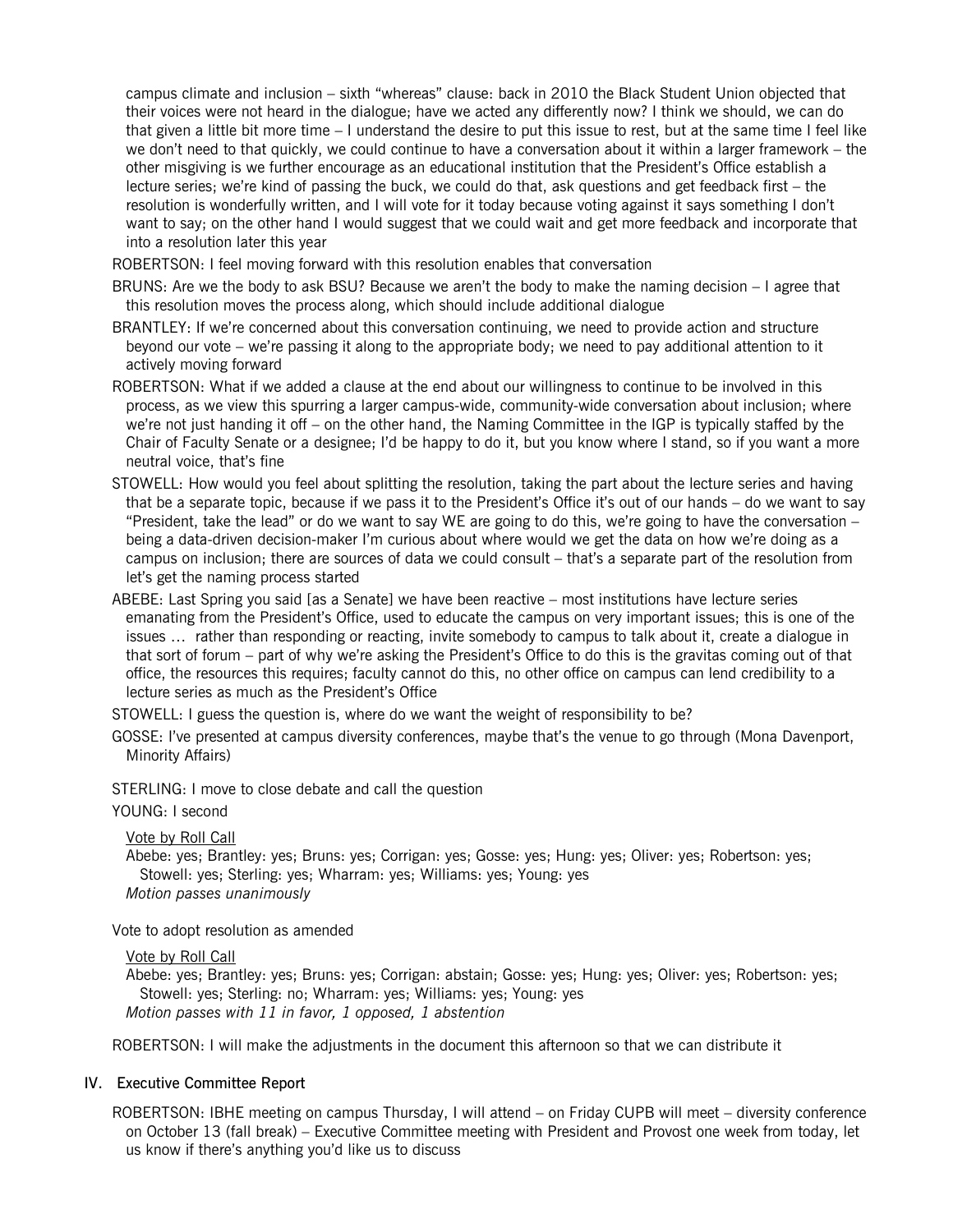HUNG: Could you ask about any strategic plan they have in terms of staffing? I'd like to learn more about the 3 year plan: what is the vision behind this, anything more to reveal at this point?

WHARRAM: Is there an intention behind bringing Unit B positions into Unit A?

ROBERTSON: Will we have full national searches for those positions?

WHARRAM: Will Unit B be convertible into a Unit A hire? [*discusses Criminology as example*]

- BRUNS: We have two Unit B positions in Library Services that were Unit A is this part of the plan, that they will work on changing those back?
- HUNG: A second point of discussion, if you could have a conversation with them about where the process is in the Gateway program, restructuring of the advisors?

ROBERTSON: At our last meeting President Glassman focused on the physical aspects of the move; he didn't elaborate on the current state but we will talk to him about it

HUNG: Part of the conversation about campus climate, minority students, retention

## V. Prioritization of Topics for Discussion with Josh Norman on Oct. 17

ROBERTSON: He has a 30-45 minute window (2:10-2:50), so he wants us to rank or prioritize some of these topics [*reads from list sent by email*]

BRUNS: All of these topics are important so I suggest that he summarize these and send it to us ahead of time, then we can compile Q&A based on summary

HUNG: By Friday before next Senate meeting, then we'll have 3-4 days to read over it

## VI. Committee Reports

1. Elections Committee (STOWELL): I received notification of a vacancy due to sabbatical on CAA next semester – in our Fall election the next highest vote-getter was Stu Sallehu (Business), I propose asking him to fill the one-semester vacancy

Motion by Stowell, seconded by Bruns

*Vote: 13 in favor, none opposed, no abstentions – motion carried*

2. Nominations Committee (OLIVER): I circulated the results of our call to fill vacancies – used random method to identify candidate to fill position and the order of alternates – Grant-in-aid Appeals Committee currently has 4 members; we've had 5 to serve but I can't find explicit language stating that we need that number – Library Advisory Board 2nd year CEPS and 1st year LCBAS positions are still open; sent email to Deans to try to identify candidates – Provost Gatrell is looking to reactivate the Textbook Advisory Committee, we have a full roster ready to participate – we need 5 appointees for the Workgroups 8&9 Feedback Committee; circulate another call to faculty for nominations to serve; any suggestions on populating?

BRUNS: Proposed membership excludes Library Services faculty – ask Jay to clarify before a call is issued ROBERTSON: I'll contact him about this

HUNG: Is he asking us to put out a call for volunteers and then hold a faculty vote, or just recommend names? Do we use the election mechanism, or do we solicit volunteers and then choose from among them?

BRUNS/ABEBE: He says "appoint"

HUNG: So we call for volunteers then, from those names received, Faculty Senate decides which to recommend to serve on the panel

ABEBE: Timeframe? How soon does he want this?

ROBERTSON: I'll follow up on this immediately but we should move toward making appointments at our next meeting

HUNG: After those issues are resolved, then Sen. Oliver can go ahead with the call

OLIVER: Is there a motion to accept the populated appointed committees?

ABEBE: So moved

WHARRAM: Second

*Vote: 13 in favor, none opposed, no abstentions – motion carried*

- 3. Faculty-Student Relations Committee (BRUNS): no report
- 4. Faculty-Staff Relations Committee (HUNG): Discussion after Staff Senate meeting about joint activities during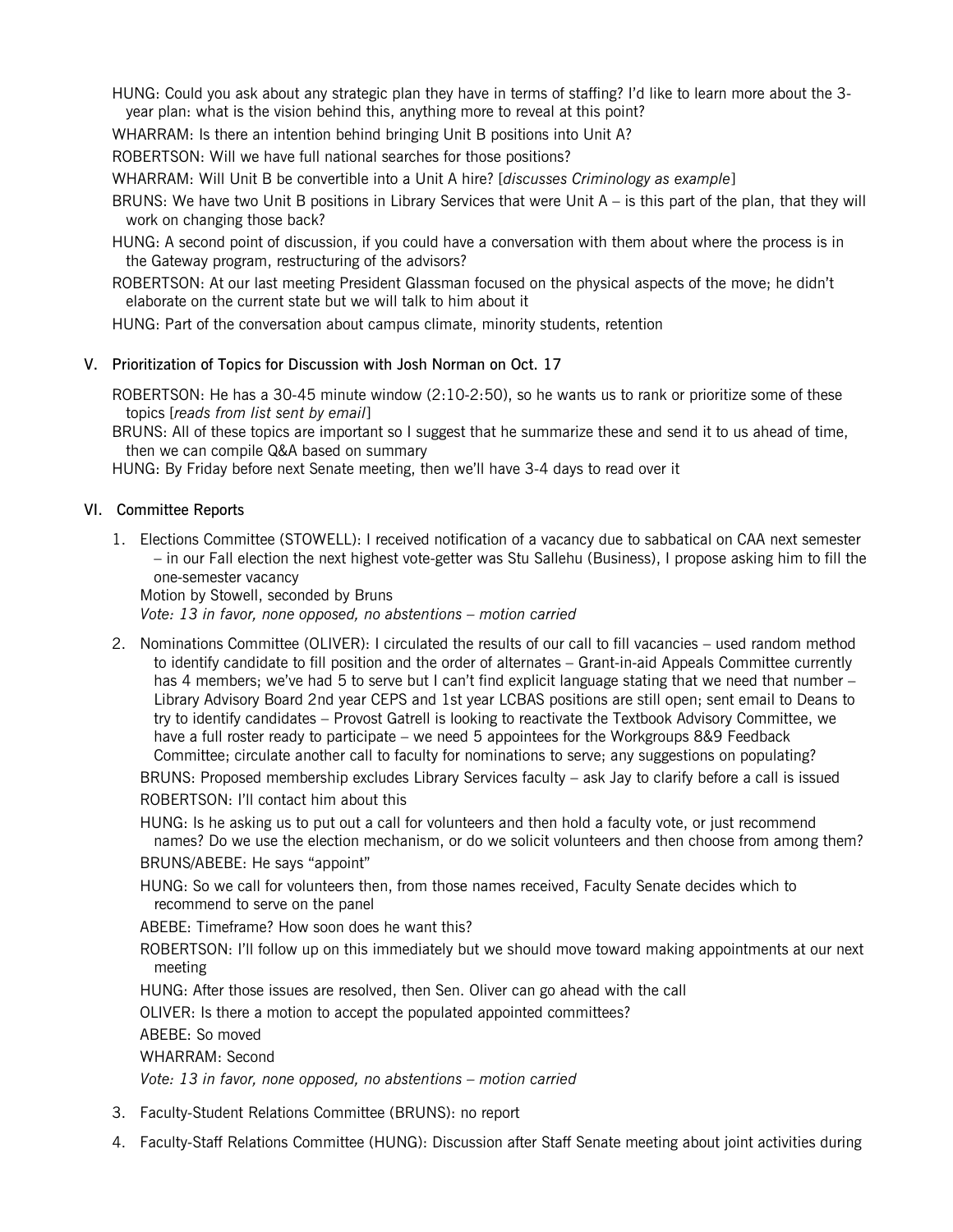Homecoming week – Staff Senate is working on a kickoff event; Housing & Dining is donating food; they're seeking \$500 in donations to help with the cost – not clear if they're asking Faculty Senate to help with fundraising or to donate; we don't have a budget, so the best we can do is put out a call to faculty

STERLING: We have asked in the past for the President to give us money on various occasions

HUNG: If we want to participate, in light of this information from Sen. Sterling, maybe we can ask for an amount to match faculty donations? We might not need to come up with the entire \$500

BRUNS: So this is an activity that Staff Senate is doing

ROBERTSON: When is Homecoming weekend? Can we get clarification on exactly what they want and then finalize at our next meeting?

- 5. Awards Committee (ROBERTSON, on behalf of Hugo): The call for Mendez Award nominations was sent out again; deadline is Friday, October 13
- 6. Faculty Forum Committee (ABEBE): no report
- 7. Budget Transparency Committee (STERLING): no report
- 8. Ad hoc Committee on Extracurricular Athletics: no report

*Session adjourned at 3:45 p.m.*